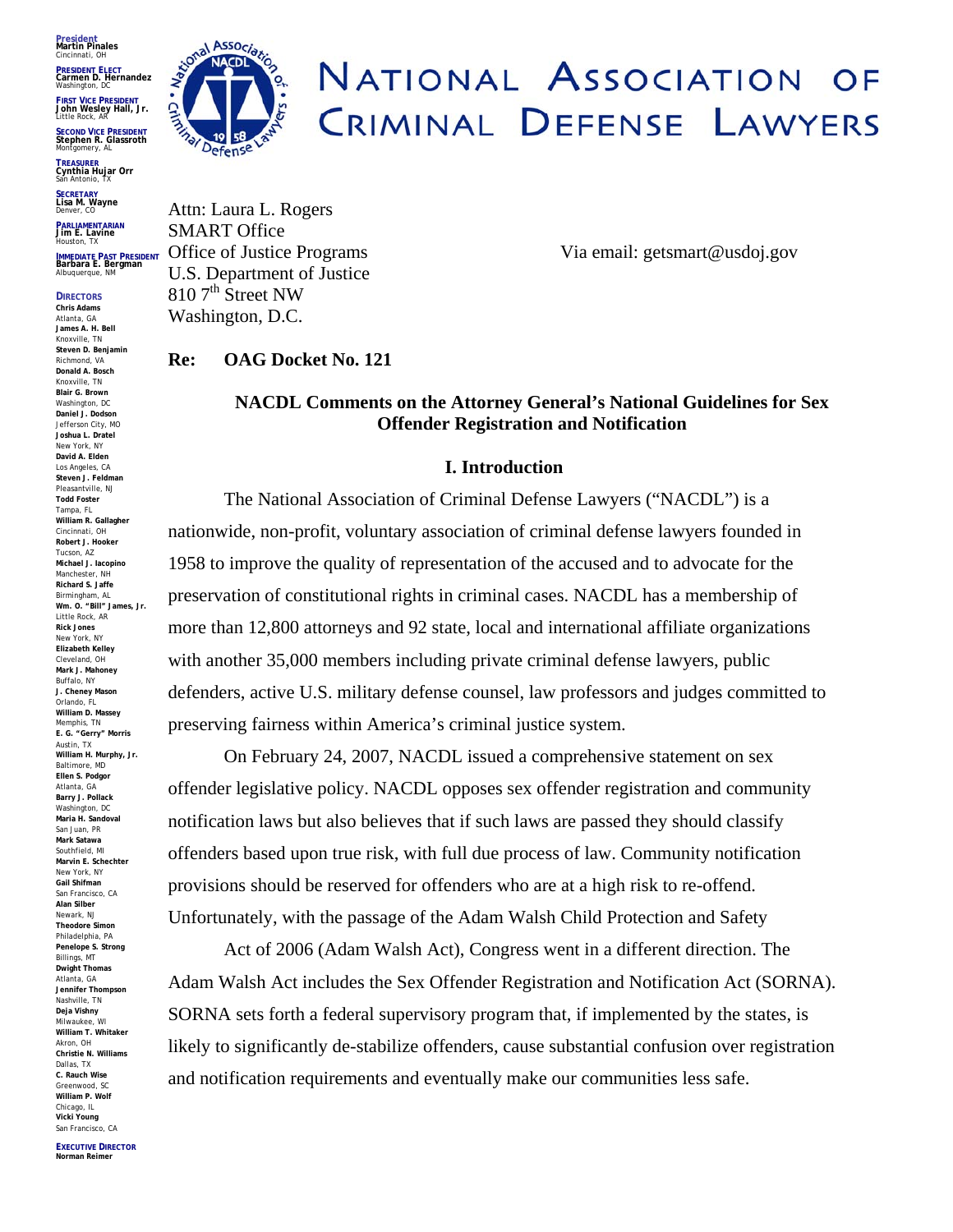Unfortunately, in enacting SORNA Congress failed to recognize several important facts about sex offenders. Sex offenders, as a class, exhibit low recidivism rates and are less likely to re-offend than other convicted criminals<sup>[1](#page-1-0)</sup>. Additionally, research suggests that community notification laws do little to reduce recidivism<sup>[2](#page-1-1)</sup>. At least one study found that "the passage of sex offender registration and notification laws have had no systematic influence on the number of rapes committed" in the jurisdictions which were studied<sup>[3](#page-1-2)</sup>. At the same time sound research demonstrates that sex offenders are not a homogeneous group<sup>[4](#page-1-3)</sup> and come from a wide range of offenders including the rare but highly dangerous treatment-resistant offender as well as the more common offender who, once convicted, is unlikely to commit additional offenses. Requiring the same registration and notification provisions for all sex offenders diminishes the ability of the community to ascertain the truly dangerous sex offender. It also undermines the ability of the non-dangerous sex offender to maintain employment, family ties, and treatment programs. Many sex offenders report negative consequences, including physical assaults, resulting from registration and notification programs<sup>[5](#page-1-4)</sup>. NACDL believes that a determination of offender risk must be based upon the individual characteristics of the offender and not solely on the offense for which the offender was convicted. In fact, many states now have registration and notification programs that are tiered upon the basis of individual risk assessment studies performed by competent mental health professionals. In this regard, SORNA is a step in the

<span id="page-1-2"></span>3 *See,* Jeffrey T. Walker, et al., *The Influence of Sex Offender Registration and Notification Laws in the United States*, available at: http://www.acic.org/statistics/Research/SO\_Report\_Final.pdf#search=%22Walker%2C%20J.T.%20AND%20sex% 20offender%20registration%22

<span id="page-1-3"></span><sup>4</sup> *See*, Lisa L. Sample and Timothy M. Bray, *Are Sex Offenders Different? An Examination of Re-Arrest Patterns*, 17 Crim. Justice Policy Rev. 83 (2006).

<span id="page-1-0"></span> <sup>1</sup> *See,* Bureau of Justice Statistics, *Recidivism of Sexual Offenders Released From Prison in <sup>1994</sup>*, November, 2003, State of Washington Sentencing Guideline Commission, *Special Sex Offender Sentencing Alternative Report (2004)*, State of Ohio, *Ten Year Recidivism Follow Up of 1989 Sex Offender Releases* (2001). *See also*, Hanson R.K. and Morton Bourgon, R.K., *Predictors of Sexual Recidivism: An Updated Meta-Analysis,* Public Safety and Emergency Preparedness Canada (2004); Harris and Hanson, *Sex Offender Recidivism: A Simple Question* (2004); Hanson, R.K. and Bussiere, M., *Predicting Relapse: A Meta-Analysis of Sex Offender Recidivism Studies*, Journal of Consulting and Clinical Psychology (1998).

<span id="page-1-1"></span><sup>2</sup> *See,* Welchans, S., *Megan's Law: Evaluations of Sexual Offender Registries,* 16 Criminal Justice Policy Review*,* 123-140 (2005)

<span id="page-1-4"></span><sup>5</sup> *See,* Jill S. Levenson and L. Cotter, *The Impact of Megan's Law on Sex Offender Reintegration*, 21 Journal of Contemporary Criminal Justice 49 (2005); Richard Tewksbury, *Collateral Consequences of Sex Offender Registration*, 21 Journal of Contemporary Criminal Justice 67 (2005).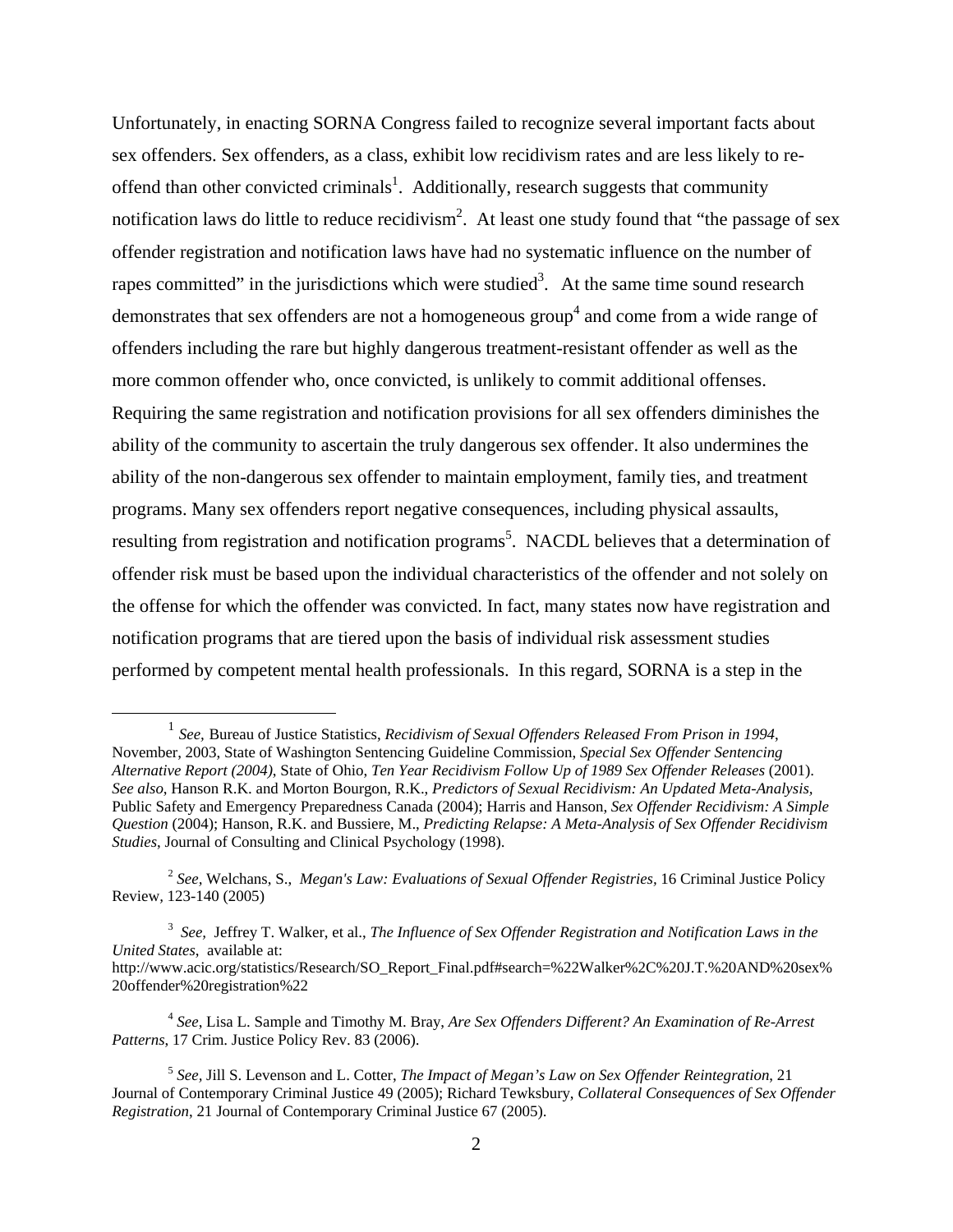wrong direction. SORNA and the regulations proposed in this docket will cause substantial confusion in the states and impose exorbitant costs for states to convert to a less safe system of registration and community notification.

Nonetheless, NACDL recognizes that the Adam Walsh Act and SORNA have become law. In these comments NACDL will highlight portions of the proposed regulations that ignore certain important constitutional rights or are otherwise inappropriate for an effective and fair registration and notification system.

#### **II. Fifth Amendment Rights**

The proposed regulations fail to allow the exercise of important Fifth Amendment privileges. The Fifth Amendment protects individuals from compelled self incrimination. The proposed regulations do not recognize or provide a means for an individual to exercise Fifth Amendment rights. The proposed regulations do not require the registration authority to advise a registrant of the Fifth Amendment right not to answer any question that may tend to cause selfincrimination. Indeed, several areas of the proposed regulations suggest that uncovering prior criminal activity of the registrant is a goal of the regulations. Additionally, certain types of registration information required under the Attorney General's "expansion authority," will compel information from the registrant that will cause self-incrimination. For instance, the proposed regulations require registrants to provide their social security numbers as well as all "purported" social security numbers. The proposed regulation specifically recognizes that such social security numbers may be false. Admitting to the use of a false social security number can expose an individual to prosecution for a number of crimes including identity theft. Similarly, the Attorney General exercises his "expansion authority" to require a homeless registrant to provide information identifying where he "habitually lives." In many jurisdictions providing such information will subject the homeless registrant to criminal prosecution for offenses such as vagrancy, loitering, public urination, indecent exposure and the like.

The regulations should require that offenders who are required to register be advised that they are not required to disclose information that may tend to incriminate themselves. Additionally the regulations should clearly state that the exercise of the Fifth Amendment privilege cannot be the basis of a criminal prosecution. Alternatively the regulations should require that the registrant be immunized from prosecution based upon information provided pursuant to the proposed regulations.

3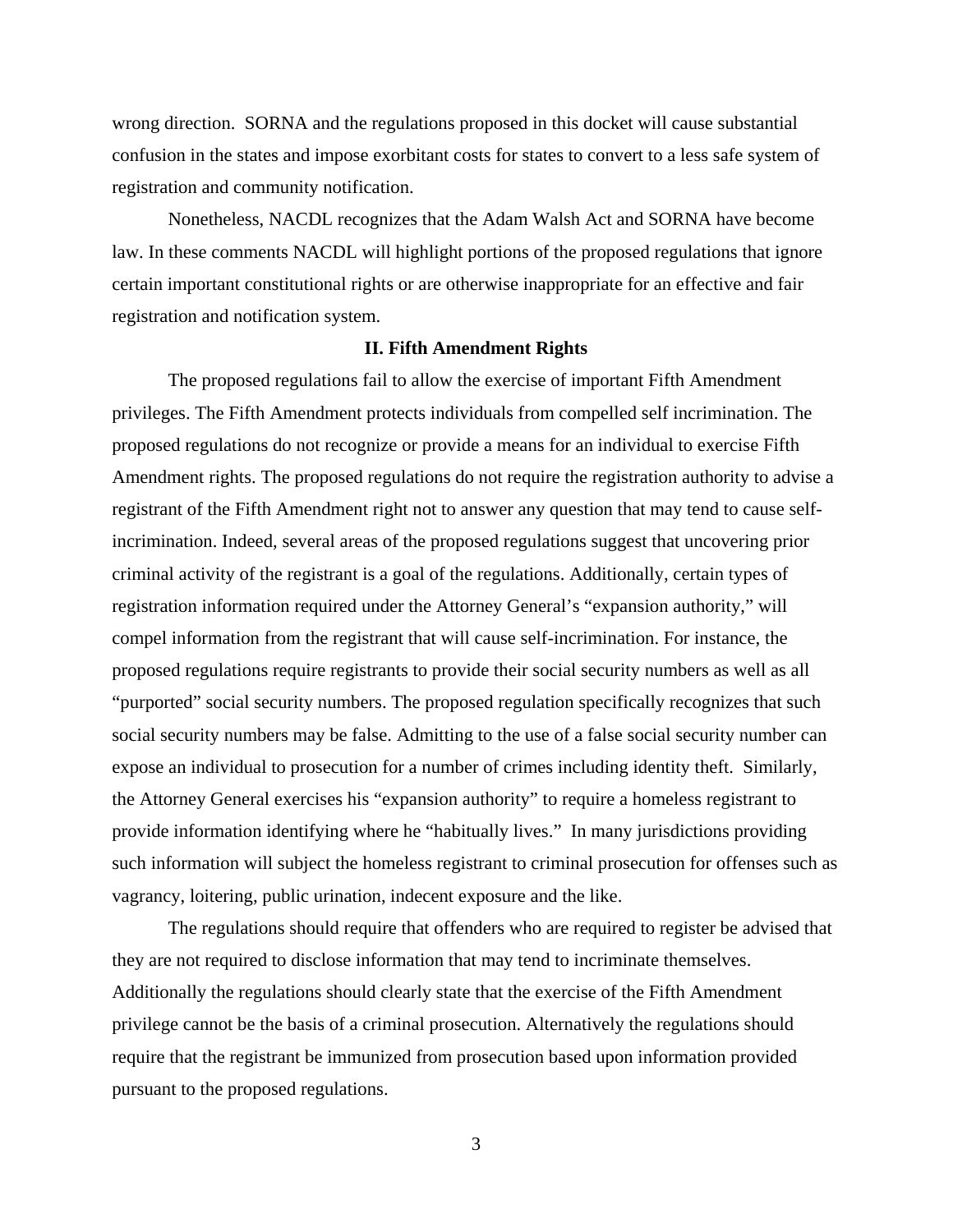#### **III. Principles of Federalism**

The regulations, as written, infringe upon important state rights and disregard the notion that our legal system is based upon principles of federalism, which value state sovereignty especially in the area of criminal justice. The regulations disregard state sovereignty in areas pertaining to pardons, annulments, and expungement of convictions; juvenile delinquency; and state legislative discretion as to appropriate sentencing.

Many states, either constitutionally or via legislative enactment, have procedures that permit the annulment or expungement of criminal convictions for reasons other than actual innocence. Likewise, many state governors and pardon boards have the authority to pardon criminal convictions for reasons other than innocence. In most cases such annulments or pardons are based upon recognition that the former offender has been rehabilitated. State constitutions and annulment statutes place a high value on rehabilitation and the need to remove the stigma of a criminal conviction in certain rare but important cases. Section IV, A, of the proposed regulations specifically requires that a state continue to register a former offender regardless of the annulment and pardon laws of the jurisdiction except in cases where the former offender is pardoned on the ground of innocence. SORNA does not require that former offenders who are pardoned or whose convictions are annulled or expunged be included with those who must register. The proposed regulations violate fundamental notions of federalism and are well beyond the authority granted to the Attorney General to promulgate such regulations.

Similarly, the proposed regulations violate fundamental notions of federalism in the juvenile delinquency area. Juvenile delinquency is an area of the criminal justice system that, for the most part, is left to the exercise of state authority. Many states recognize the fact that juveniles are different than adults and reflect such differences in their juvenile justice systems. In many states, delinquency is not considered to be a criminal act and great emphasis is placed on rehabilitative efforts and confidentiality. In most states a juvenile delinquency finding is not considered to be a criminal conviction. Applying registration and community notification requirements to delinquent children is likely to substantially interfere with state systems designed for the rehabilitation of children. In addition registration and community notification put those children who are required to register at risk for sexual exploitation by others as their identifying information will be freely available in the public domain. In addition to the risk of exploitation, the registration and community notification provisions will unnecessarily stigmatize children and

4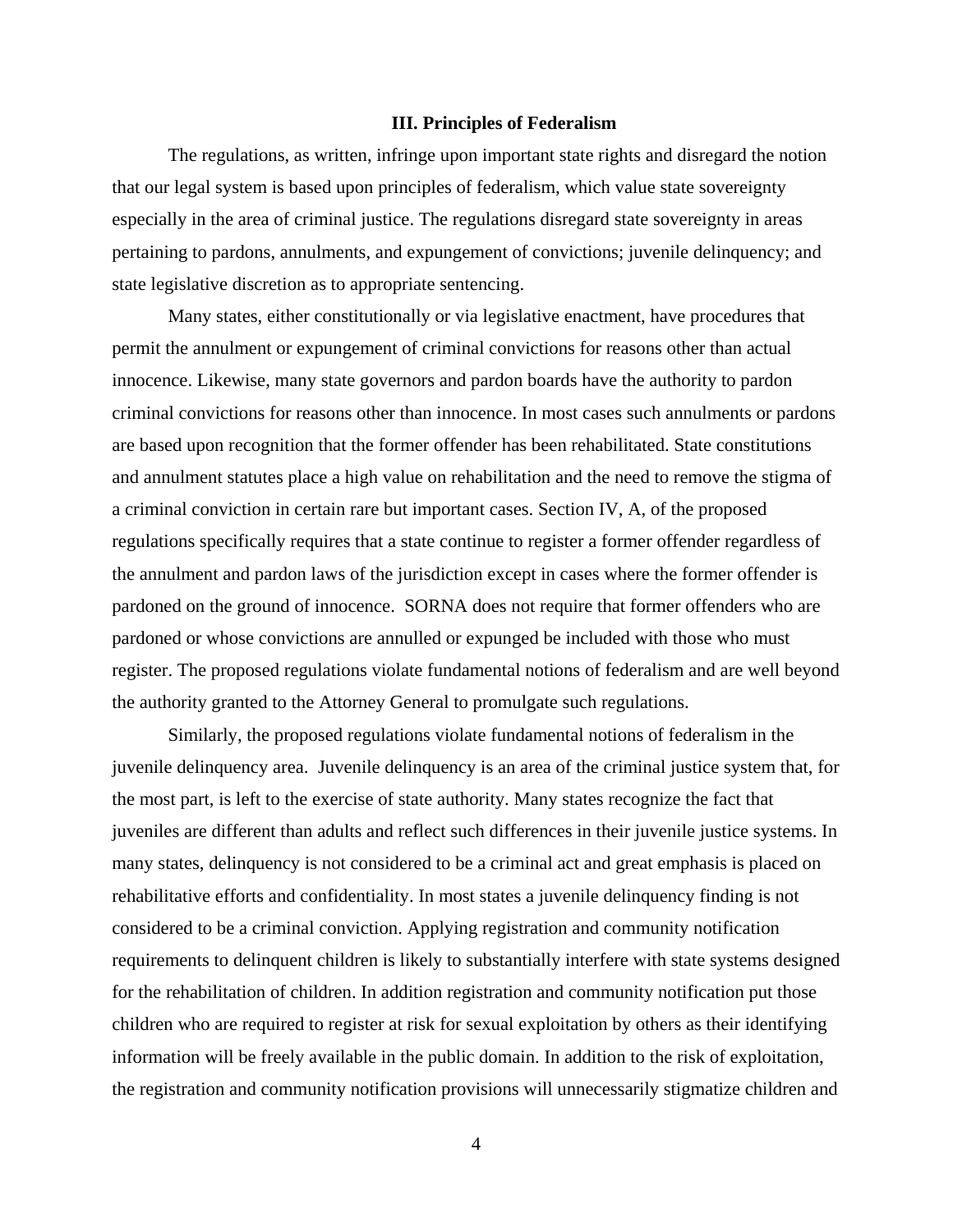impose impossible challenges for such children in school and in the community. In creating juvenile justice systems most states have recognized the importance of providing a rehabilitative process that is best approached in confidence. The proposed regulations disregard this important policy concern which has already been addressed in virtually every state. The proposed regulations violate fundamental notions of federalism and will likely cause unnecessary harm to a significant number of children<sup>[6](#page-4-0)</sup>. The proposed regulations should not include registration of children. At the very least the proposed regulations should be amended to eliminate the community notification and web site requirements for delinquent children.

Another area which is constitutionally left to the sound discretion of the states is sentencing for criminal conduct. The proposed regulations, as required by the statute, lay out a specific requirement that the maximum sentencing penalty for a failure to comply with SORNA be at least greater than one year. This provision interferes with the rights of individual states to legislate appropriate criminal punishment. It is also unwise in that the complexities of the proposed regulations may force many former offenders into a technical default which is neither knowing nor intentional but nonetheless exposes them to felony prosecution.

# **IV. The Proposed Regulations Exceed the Statutory Authority Granted By SORNA And Will Not Foster the Real Purpose of the Legislation**

The Attorney General, relying on SORNA § 114 (a) (7), expands the types of registration information that must be provided beyond that required in the statute. The "expansion authority" exercised by the Attorney General is well beyond the authority permitted by the statute, will not foster the goals of the legislation, and will subject former offenders to exploitation, vigilantism, shame and ridicule. The Attorney General indicates that he has exercised his "expansion authority" to require additional information to be provided by persons required to register as sex offenders. However, the exercise of this authority is unnecessary to the purpose of the Adam Walsh Act and is unwise policy. The stated purpose of the Adam Walsh Act is to protect the public by creating a comprehensive system for the registration of sex offenders. The act was not passed to impose a non-judicial probation or supervisory status over persons who have been convicted of sex offenses. The "expansion authority" exercised by the Attorney General to

1

<span id="page-4-0"></span><sup>&</sup>lt;sup>6</sup> The efficacy of juvenile registration and community notification is further diminished when one considers the fact that the recidivism rate of juvenile sex offenders is very low. *See,* National Center on Sexual Behavior of Youth, Center for Sex Offender Management and U.S. Department of Justice, Office of Juvenile Justice and Delinquency Protection, (2001). *Juveniles Who Have Sexually Offended: A Review of the Professional Literature Report.* http://www.ojjdp.ncjrs.org.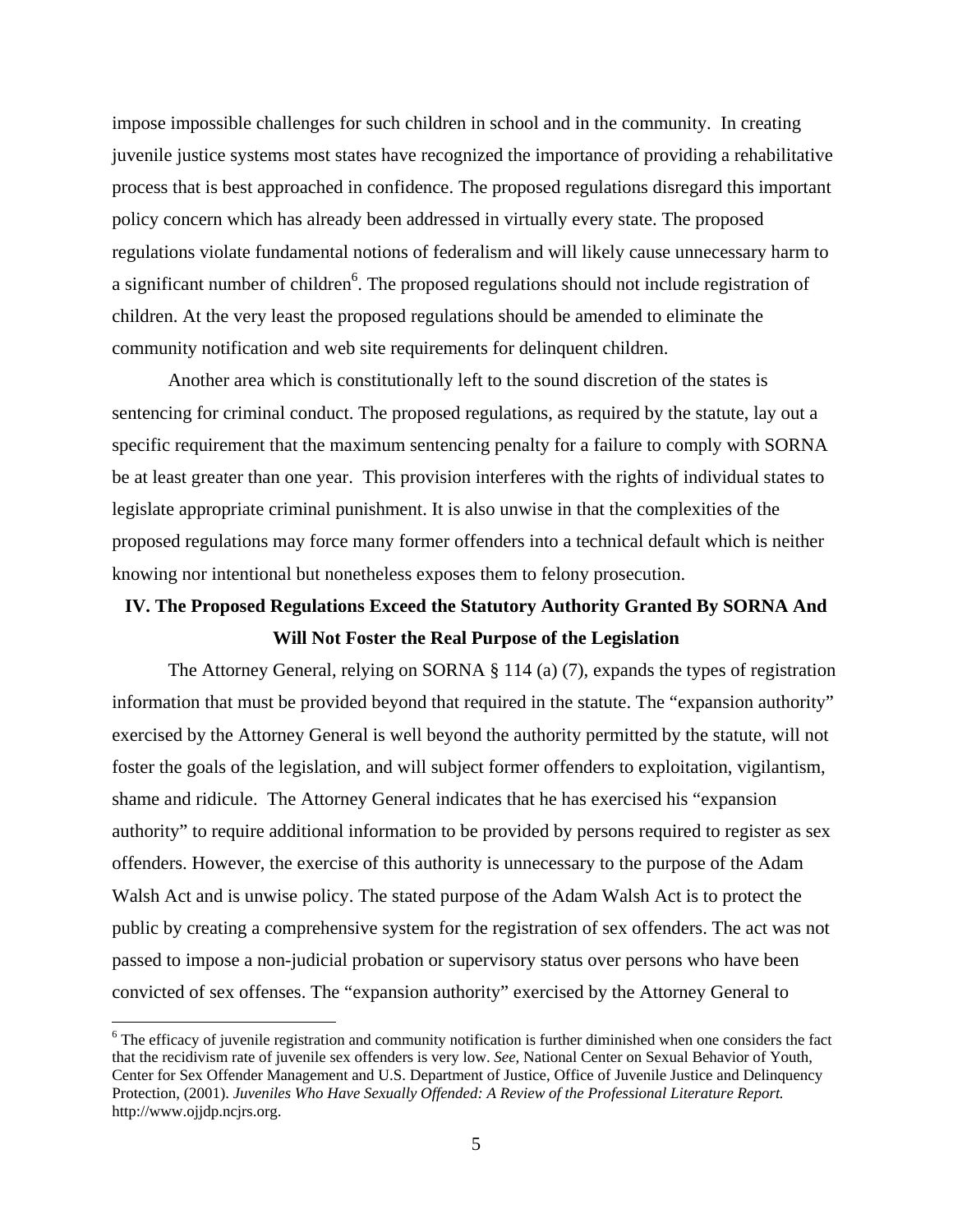require far more information than the statute requires does not enhance its purpose, which is simply to create a registry. The proposed regulations invoke the "expansion authority" to require the following information at the time of registration: remote identifiers (screen names and e-mail addresses); telephone numbers; "habitual living" places of offenders lacking fixed abodes; temporary lodging information; other employment information such as travel routes; professional licenses; additional vehicle, watercraft and aircraft information; and, date of birth.

Requiring such information will expose former offenders to exploitation, vigilantism and public shame and ridicule without any benefit to the establishment of a comprehensive system of registration. Requiring the provision of telephone numbers and dates of birth will subject former offenders to the very real possibility of identity theft. Providing information about where a homeless former sex offender may "habitually live" (e.g., a certain park bench or under a certain overpass) would expose that vulnerable individual to the likelihood of assault and battery by vigilantes in the community. Similarly, former offenders may hold professional licenses that have nothing to do with children or sex (e.g., electrician or plumber's license) and the only purpose of publishing such information is to shame and ridicule the former offender in his community. Requiring such information endangers the public rather than making it safer. Social science research demonstrates that sex offenders are more likely to re-offend when they are put into de-stabilizing situations<sup>[7](#page-5-0)</sup>. The additional information required under the Attorney General's "expansion authority" serves to de-stabilize former offenders and may render them unemployed and unemployable, subject to vigilantism and other types of exploitation. The "expansion authority" should not be used to require this information. At the very least the regulations should mandate that none of the information obtained via the "expansion authority" shall be made available to the public in any format.

## **V. The Proposed Regulations Fail to Require Fundamental Due Process**

The proposed SORNA regulations fail to require states to provide any due process protections to registrants so that they can contest their designation as a Tier I, Tier II, or Tier III offender. SORNA § 118(e) requires the states to include on their web sites, "instructions on how

 $\overline{a}$ 

<span id="page-5-0"></span><sup>7</sup> *See,* Kruttschnitt, C., et al., *Predictors of Desistance among Sex Offenders: The Interaction of Formal and Informal Social Controls*, 17 Justice Quarterly 61 (2000); *See also*, Colorado Department of Public Safety, *Report on Safety Issues Raised by Living Arrangements for and Location of Sex Offenders in the Community*, 2004, http://dcj.state.co.us/odvsom ; Levenson, J. And Cotter, L., *The Impact of Sex Offender Residence Restrictions: 1000 Feet from Danger or One Step from the Absurd?*, 49 International Journal of Offender Therapy and Comparative Criminology 168 (2005).